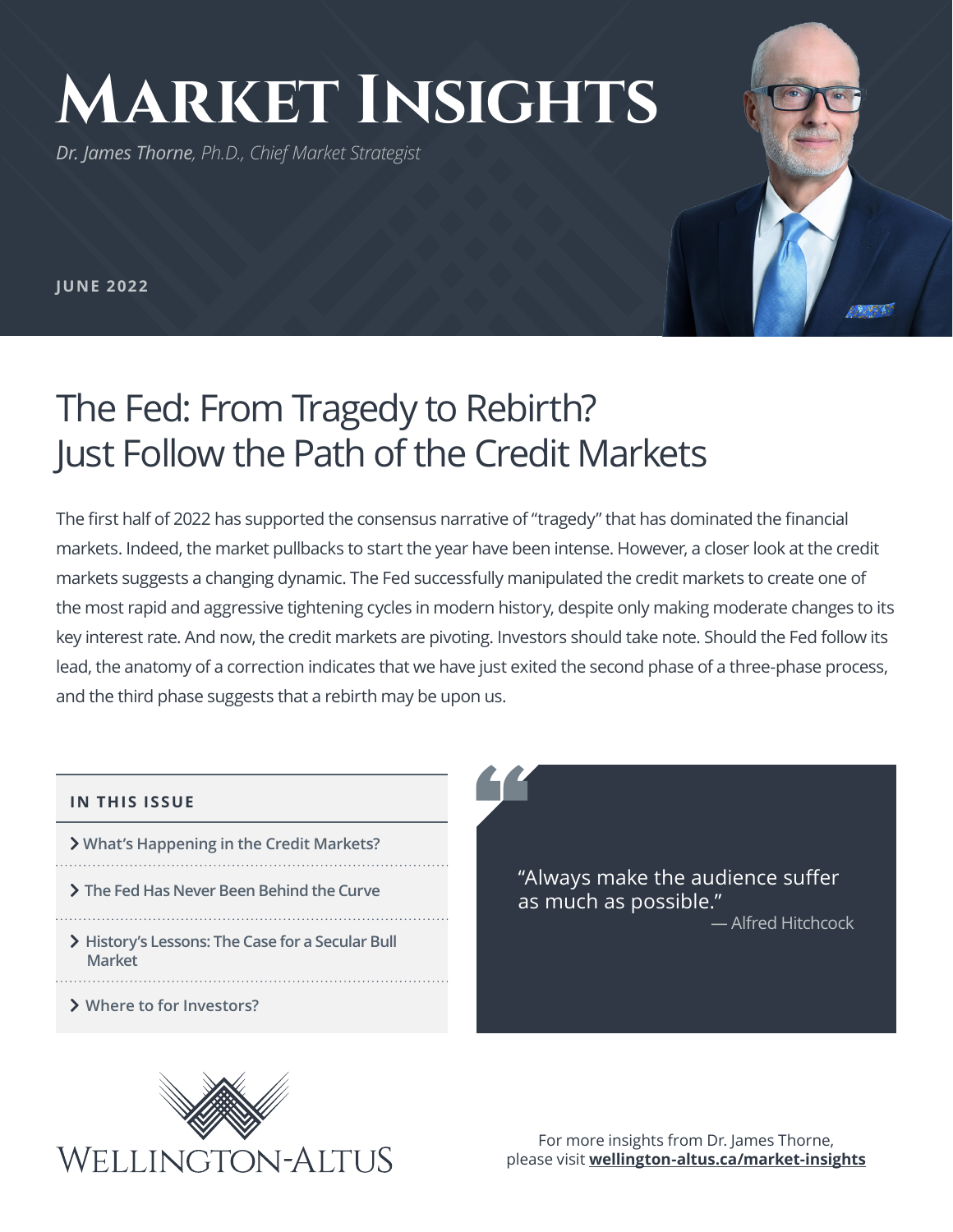## Market Insights The Fed: From Tragedy to Rebirth? Just Follow the Path of the Credit Markets

#### **"Always make the audience suffer as much as possible." — Alfred Hitchcock**

 $A$ lfred Hitchcock once suggested that drama is life with the dull parts cut out. Given the state of the financial markets, this has never been more relevant than it is today. The first half of 2022 has been characterized by significant drama, leading to considerable suffering for those who reacted hastily to the ensuing volatility.

We entered the year with a dichotomy of narratives for economies and financial markets — rebirth and tragedy. While consensus suggested tragedy, there were less conspicuous reasons for rebirth. Indeed, a focus on the current state of the credit markets suggests that the narrative of rebirth is now playing out, but not before considerable drama has taken place. The credit market tightened at a pace not seen historically and now has pivoted, implying that a peak in rates has occurred for the cycle: growth is slowing and inflation is no longer the prime concern.

Is the Fed behind the curve? As I have suggested in the past: No. Instead, the Fed has wisely influenced the credit markets through its communication strategy and should now follow its lead. As the capital markets realize the error of their ways — they've tightened too much — interest rates will continue to decline and multiples will expand. We are seeing its beginnings today. Investors take note: the controversial long duration asset trade is expected to take hold, which will shift the narrative of many market pundits from tragedy to rebirth.

#### What's Happening in the Credit Markets?

To start the year, it was suggested that central bankers could take two paths. The first relied on central bankers anchoring off the cognitive bias that interest rates were the only policy tool available. If this path was chosen, Maslow's Law of the Hammer would dominate, likely leading to a recession or financial crisis. The other path was what we have referred to as clinical inertia: do nothing and let the economy and markets adjust to the shocks. Policymakers could use a communication strategy to anchor longterm inflationary expectations, in what Lord King referred to as the "Maradona effect."<sup>1</sup>

The Fed has been successful in invoking the latter: manipulating the credit markets through communication. Their uber-hawkish communication strategy to end the year created the most intense tightening cycle in modern history. Those who follow the credit markets are acutely aware that interest rates have risen significantly over recent quarters. In fact, since September of last year, the yield on the two-year Treasury climbed by over 1,600%! This occurred while the Fed only raised its key interest rate from 0.25% to 1.0%, or only 300% over this time.

#### **Historic Tightening Cycle: All Driven By Fed Communication**



The credit markets have now started to pivot and interest rates are starting to decline. This was expected as the markets switched their focus from high inflation to slowing growth. The facts show that the yield curve peak is at its lowest since the 1980s, implying structural weakness in the economy and suggesting that growth is much lower than many uber-inflation hawks once believed. This also indicates that the terminal Fed funds rate is much lower than expected by those who proclaim inflation is permanent and suggest that we should rapidly raise rates to over 5%. To wit, the tightening cycle and the inversion of the yield curve have occurred without the Fed substantially raising the key interest rate.

### The Fed Has Never Been Behind the Curve

Those who have denounced the Fed for not taking rate action sooner — the Fed is behind the curve — evoke a subtle point: the Fed has always followed the credit markets. The Fed uses moral suasion to influence the credit markets and, as evidenced by its current state, it has worked.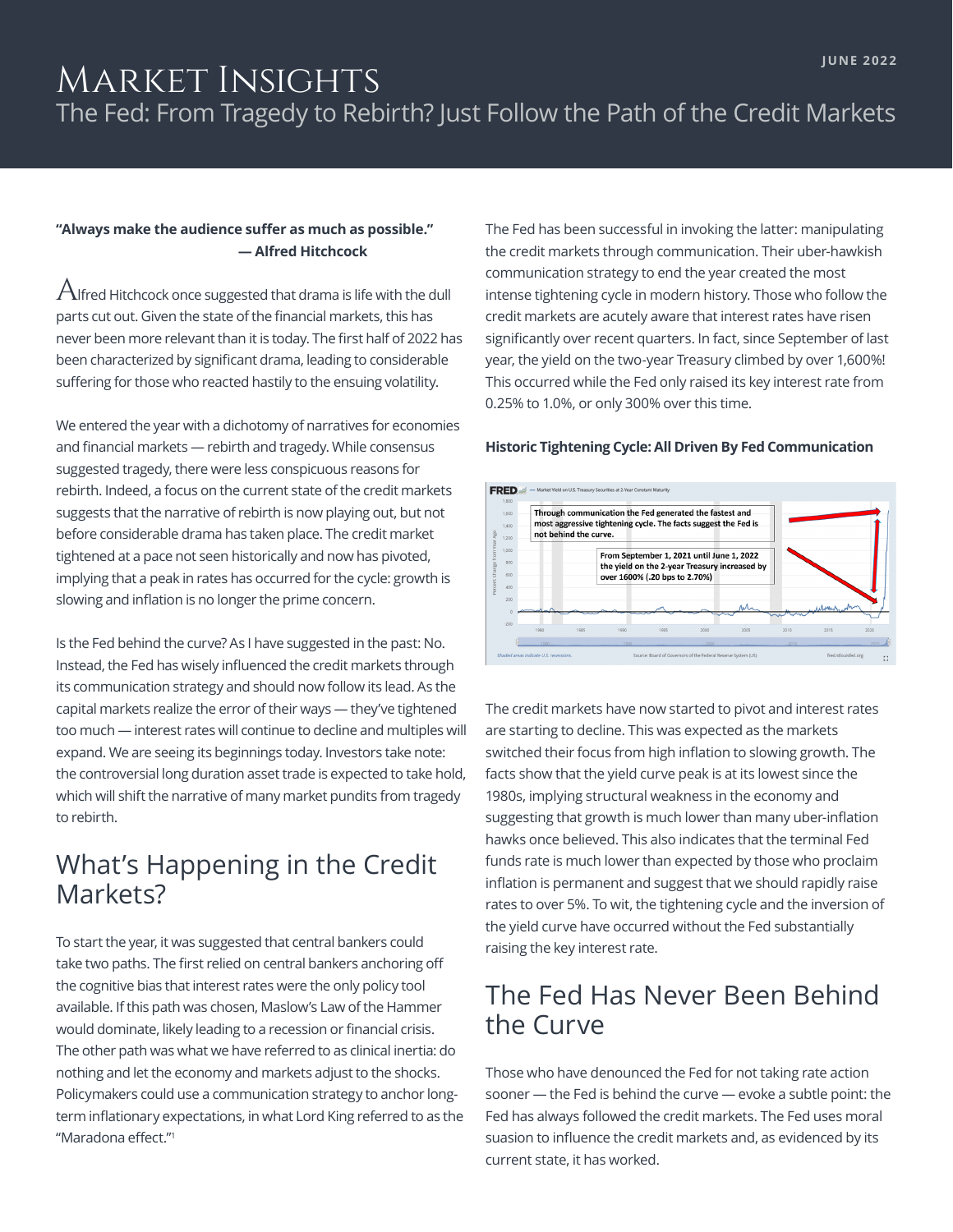## MARKET INSIGHTS The Fed: From Tragedy to Rebirth? Just Follow the Path of the Credit Markets

Developing a narrative based on the long-term evolution of the global economy can help investors view the past six months as an opportunity — and not the end of the world. When the Covid-19 crisis hit in March 2020, the Fed's response was to invoke Section 13(3) of the Federal Reserve Act. This was an unprecedented action, which supports the belief that the Fed will also pivot from its hawkish stance much earlier than consensus is assuming. As the Covid-19 crisis unfolded, for only the third time in history it supported the deployment of direct lending tools to ensure that the economy was stabilized and companies would not go bankrupt, with the intent of enabling a quick recovery from this once-in-a-generation crisis. The Treasury would deposit close to \$450 billion into the Exchange Stabilization Fund; the Federal Reserve would gross that total up by ten times and the Treasury would distribute these resources directly to support the economy. In essence, the Fed took a back seat to the Treasury in supporting the economy. This action sowed the seeds for the high inflation we are experiencing today, as well as the fiscal drag that is now contributing to slowing growth.

The Fed appears to understand that inflation is not a monetary policy phenomenon. Japan is one example of how quantitative easing (QE) can be deployed over decades and still not support increases in inflation. For economics scholars, the Fisher Effect suggests that for inflation to be a monetary phenomenon, the velocity of money must stay constant. Over recent times, we have seen that the money velocity has been decreasing. One such example can be found in the reverse repo market, which soared to all-time highs in 2021, suggesting that the reserves were not getting to Main Street.

Elsewhere, we see examples of central banks not aligned with this concept and the consequences are palpable. In England, the central bank has been raising rates with the intent of slowing consumption and bringing aggregate demand down, while the government is giving funds directly to citizens — the exact cause of this temporary inflation spike — to cushion the blow of inflation. It's no wonder that inflation rates continue to rise; the consequence of a puzzling policy disconnect.

We must also acknowledge that, contrary to what consensus suggests, once quantitative tightening begins, interest rates in sovereign bonds will decline. Using the post-WWII era as our guide, the Fed has reduced the size of its balance sheet as a primary driver of controlling inflation expectations in the past — such as in the late 1940s, when the U.S. economy experienced three years of average inflation over 10%. Investors need to consider that once the contraction of the balance sheet begins, interest rates in the credit markets will decline. The yield on the 10-year U.S. Treasury bond declined by almost 15% in May, just in anticipation of Quantitative Tightening (QT), which is set to start in June.<sup>2</sup>

#### **When the Fed Starts QT, Interest Rates Go Down**



The Fed will eventually need to pivot from its current position. Otherwise, there is always the risk of tragedy. With the global economy having extreme levels of debt — the U.S. alone has 140% debt-to-GDP — any period of excessive tightening by the Federal Reserve could result in a corporate debt crisis. It is one thing for spreads in high-yield bonds to blow out, but if this extends to investment-grade bonds we could have a contagion on our hands. Furthermore, it's been well observed that there are risks created by a period of extreme tightening by the Fed — the potential for an emerging market debt crisis or currency crisis, as we witnessed in Asia in 1997. Those who are egging the Fed on to further raise rates fail to see the risk of this approach ending in tragedy.<sup>3</sup>

#### History's Lessons: The Case for a Secular Bull Market

Contrary to consensus, history's lessons suggest a story of rebirth. The twin shocks of Covid-19 and war have put additional headwinds on global economies, but economies were already under pressure prior to these shocks. The imbalance was planted in the Bretton Woods agreement and unleashed with the austerity Main Street had to endure after the global financial crisis. Yet, this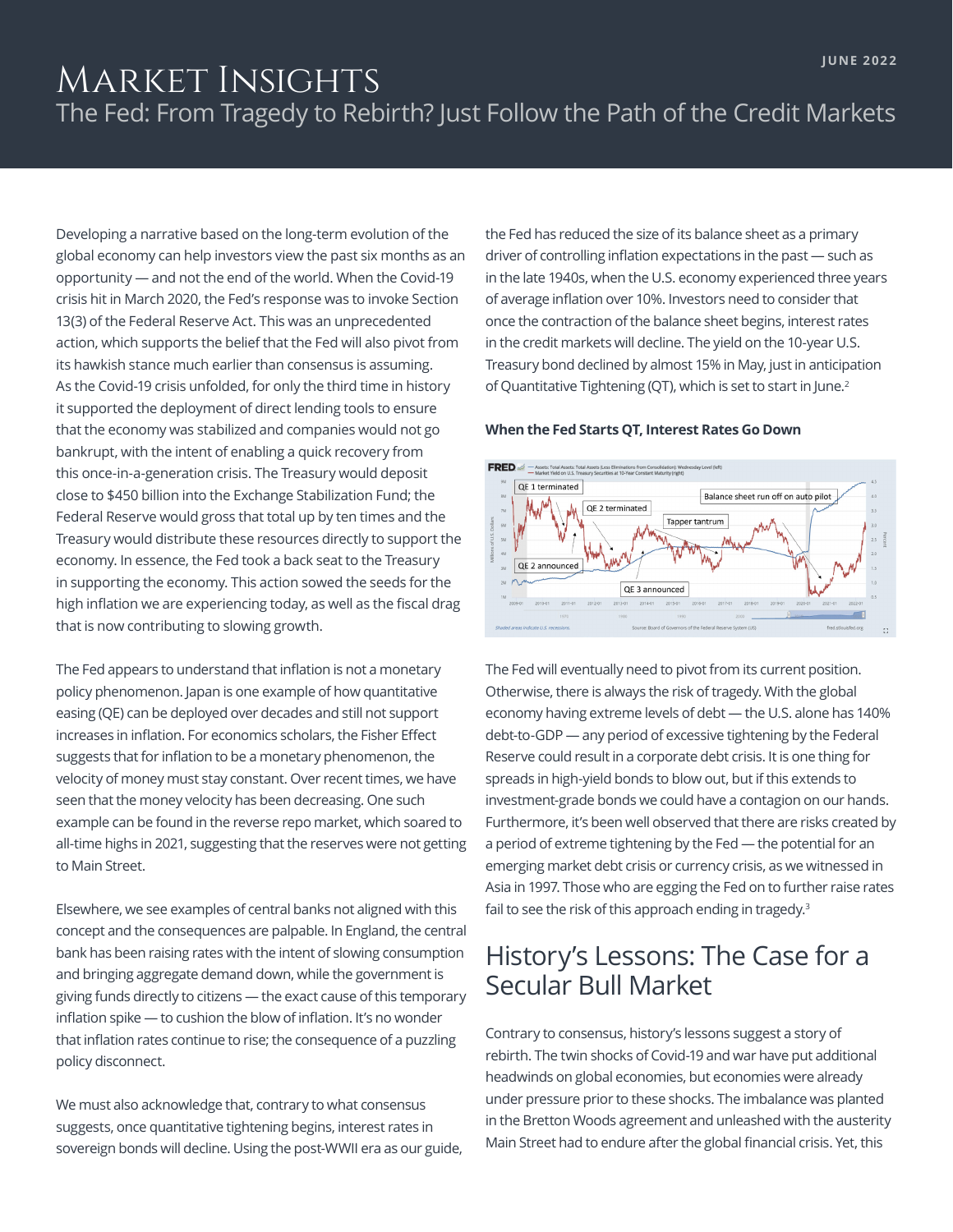## Market Insights The Fed: From Tragedy to Rebirth? Just Follow the Path of the Credit Markets

has happened many times in modern history. L. Frank Baum's book "*The Wonderful Wizard of Oz*" was a political allegory that focused on monetary policy, the rise of populism and the need for structural change in the U.S. economy in the mid-1800s, caused by the first industrial revolution and the shift from an agrarian economy to a manufacturing economy.4 The Wicked Witch represented the status quo, Dorothy the average American, the Scarecrow the farmers and the Tinman the mistreated factory worker. (Perhaps we can suggest that just as history once followed the yellow brick road, the Fed should continue to follow the path of the credit markets!)

Unbeknownst to many, the imaginary land of Oz has the same name as the abbreviation for the measure used to quantify gold and silver — the ounce. In this context, just as silver captivated the attention of the masses coming out of the Civil War, one can easily understand why blockchain, and its first incarnation of cryptocurrencies, has captured the interest of so many. How soon we have forgotten the infamous speech "*Cross of Gold*" delivered in 1896 by William Jennings Bryan — the Cowardly Lion — at the Democratic National Convention:5

*"Having behind us the commercial interest and the laboring interests and all the toiling masses, we shall answer their demands for a gold standard by saying to them, you shall not press down upon the brow of labor this crown of thorns. You shall not crucify mankind upon a cross of gold."*

However, more profoundly, we are reminded that periods of intense structural change, where the status quo fights against the forces of progress, are very common in history and happen frequently. As with any shock to an economic system, the existing forces of evolution are amplified and accelerated. To be clear, the foundations of the theory of secular stagnation and the demographic study in the *Fourth Turning*, referred to in past Market Insights, are all variations of this long-term secular cycle. These periods of extreme structural change should be viewed as times of opportunity. As such, I remain bullish on risk assets for the long term, just as the post-WWII-narrative would suggest. We can expect a period of financial repression, where we can grow out of the current excessive levels of debt, followed by a period of strong economic growth, led by fiscal policy that is propelled by the green economy, a commodities supercycle, the reshoring of supply chains, millennials in prime family formation years and the rapid adoption of new technologies.

#### **Secular Bull and Bear Markets From 1945**



The risk, as also suggested by history, continues to be deflation. Technology, demographics, secular stagnation and extreme levels of debt are all strong deflationary forces waiting for us on the other side of this temporary inflation spike. This will upset those who continue to suggest that high rates of inflation are permanent and we have entered a new inflationary era — the facts simply don't support this thesis. The Covid-19 pandemic and the war in Ukraine have just accelerated and intensified the adjustment process. Consumer preferences for value have not changed: higher prices will create demand destruction and inventory build-up will eventually lead to price cutting; the tightness in the labour market is beginning to loosen; and investment will slow until visibility returns.

#### Where to for Investors?

The 2022 forecast continues to play out as was anticipated: in the back half of 2022, investors should expect the Fed to pivot, interest rates to decline, the USD to weaken and concerns about growth to replace inflation fears, resulting in capital flowing into long duration assets.

It is expected that the economy will continue to slow over the next few months. Based on the first quarter earnings calls of many companies, there is evidence of climbing inventory builds and plans to reduce workforce levels. As the economy slows and prices decline, the Fed will need to pivot. Investors should focus on the signals coming from the credit and equity markets and ignore the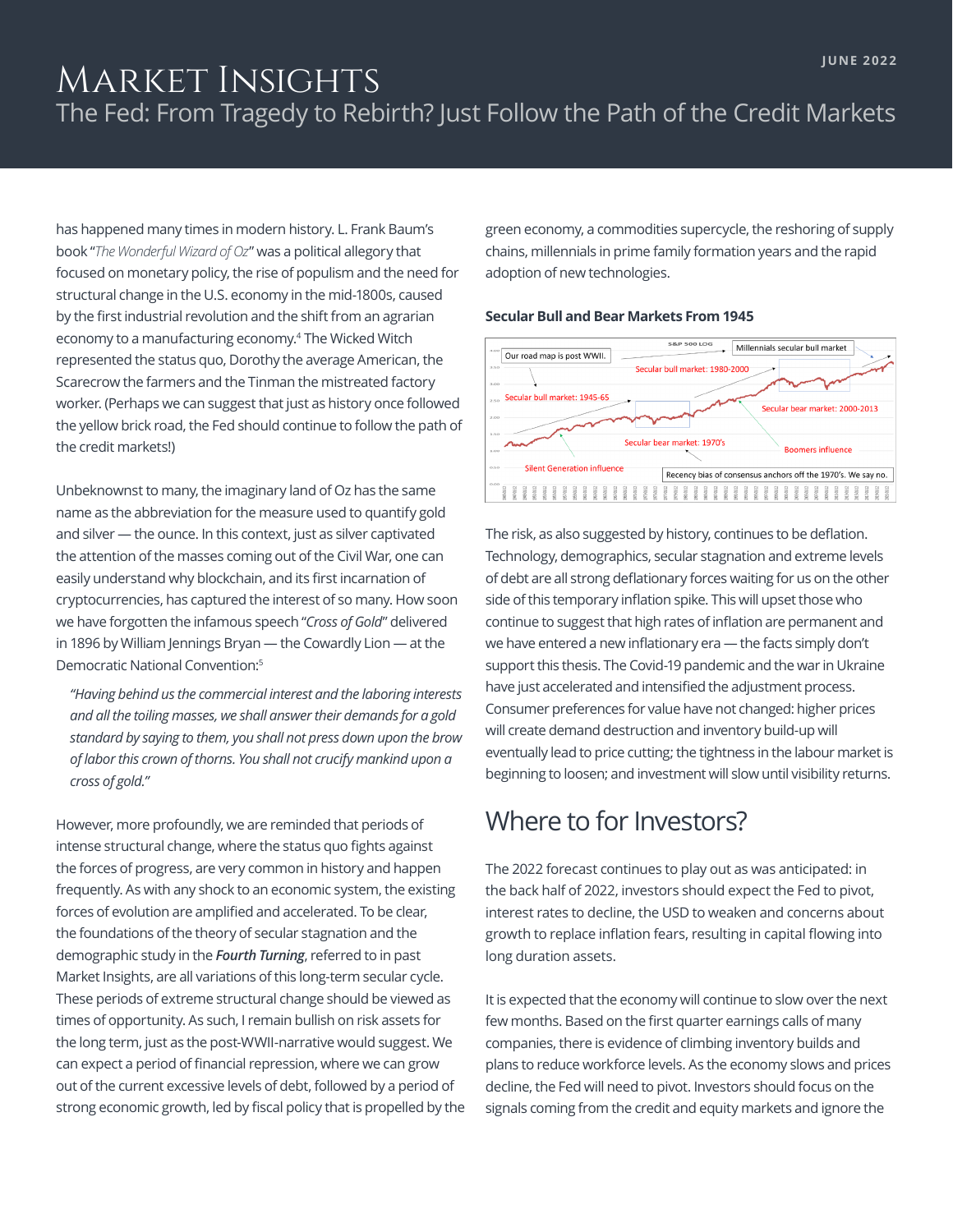## Market Insights The Fed: From Tragedy to Rebirth? Just Follow the Path of the Credit Markets

noise created by pundits. The credit markets have pivoted. The Fed and the equity markets will eventually follow.

We entered 2022 suggesting that the traditional mid-term election year cycle would be followed. In this cycle, the stock market has corrected, on average, between 18 and 20%<sup>6</sup> in the first half of the year; but, once the bottom is reached and political uncertainty is reduced, the market rallies. As such, the fourth quarter of 2022 and the first two quarters of 2023 are forecast to be the strongest quarters of the four-year market cycle. With the S&P 500 peaking at 4,800, a typical correction would bring it to 3,840. A growth scare was expected, and it is also anticipated that the Fed and the Bank of Canada will pivot before causing severe damage to the global economy. It shouldn't come as a surprise that fiscal policy will become the dominant policy tool, as it was in the post-WWII era. It may be curious to note that the Bank of Japan has not followed its western counterparts in raising rates. For investors, this suggests that the early stages of a new era may be imminent where the Yen carry trade retakes centre stage in providing global liquidity, as was the case decades ago.

Investors need to be aware that the credit markets and the currency markets are starting to push back. To wit, interest rates on the long end have started to decline, as they have whenever the Fed tightens. In other words, the high conviction trade right now is to buy government bonds. My call is that investors should expect interest rates in the credit markets to decline throughout the year. Yes, the Fed lags the credit markets, it always has, but it has been successful in manipulating it through communication. I believe that the peak in rates for this cycle is now beyond us and interest rates should be expected to decline into year end. As

predicted, the stock market has had its correction, and we have likely seen its bottom.

The anatomy of a correction suggests that we have just exited the second phase of a three-phase process. Phase one: strong USD. Phase two: interest rates on the long end start to decline. Phase three: long duration equity assets lead the market out of correction. We have experienced the first two and investors should take note that a rebirth may be upon us.

As I have said before, investors should remember that history reminds us to never let a crisis go to waste. While the plot of tragedy often draws more attention — a narrative that inevitably leads to catastrophe has always been more compelling — the words of playwright George Bernard Shaw are perhaps a fitting reminder for investors today:

*"If history repeats itself, and the unexpected always happens, how incapable must Man be of learning from experience."*

— James E. Thorne, Ph.D.